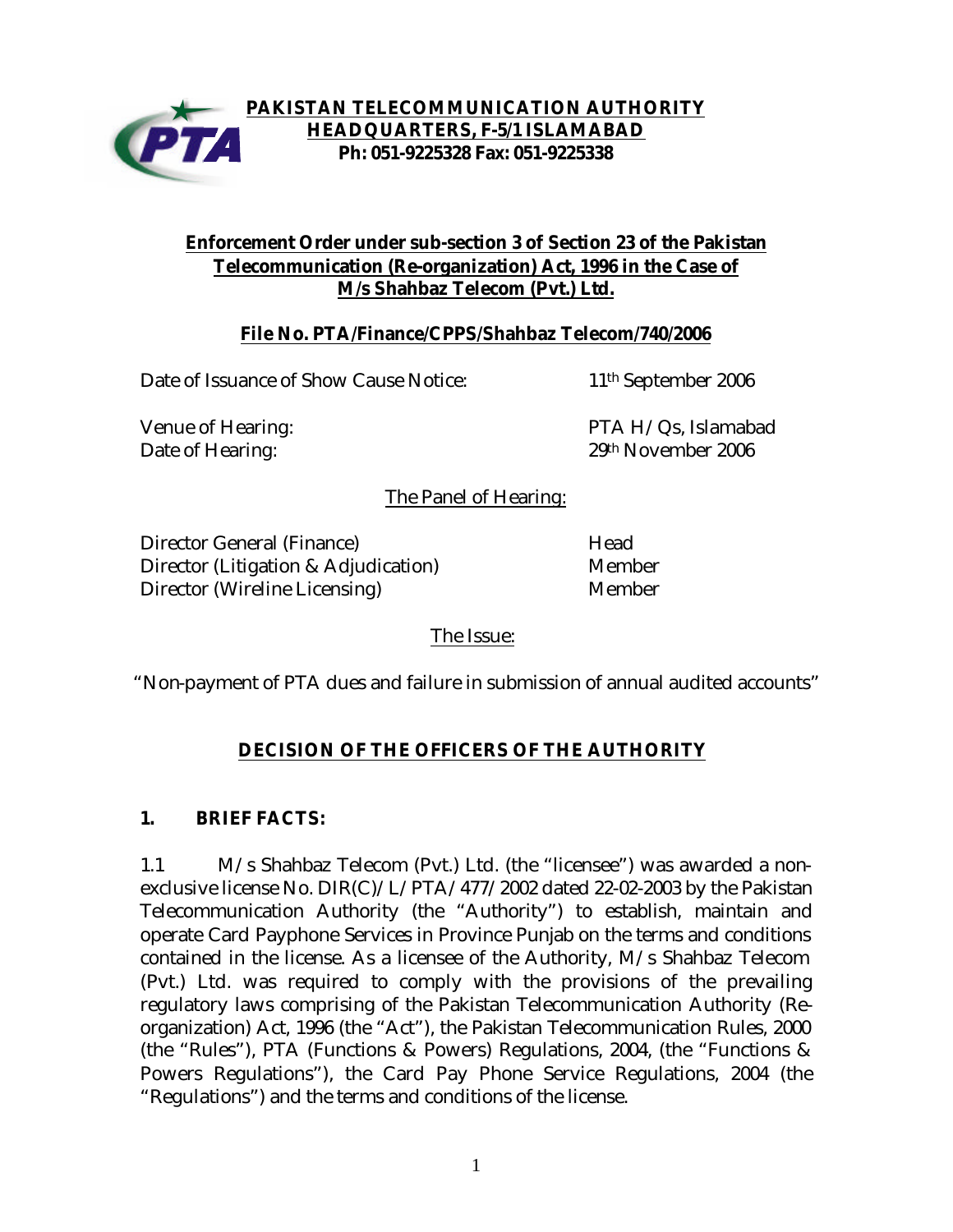1.2 Provisions of clause 8.1 of Appendix B of the Rules, regulation 7 of the Regulations and clause 3.1, 3.2 and 3.3 of the conditions of the license make it obligatory on the licensee to deposit annual license fee in the first quarter of every financial year and also to submit audited financial statements and summary of the accounts to the Authority within three months of the closing date of each financial year.

1.3 The licensee i.e. M/s Shahbaz Telecom (Pvt.) Ltd. had a total outstanding balance of Rs. 33,000/- against annual license fee for the year ended June 30, 2005. The licensee failed to deposit the said outstanding amount and also did not submit annual audited accounts (AAA's) for the year ended June 30, 2005 despite many requests by the Authority. Hence, a Show Cause Notice No. PTA/Finance/CPPS/Shahbaz Telecom/740/2006 under section 23 of the Act was issued to the licensee on 11th September 2006 by Finance Wing, which was neither responded by the licensee within the prescribed period of thirty days nor returned undelivered.

1.4 In order to provide an opportunity of hearing before further proceeding the matter, the licensee was required through Hearing Notice dated 23rd November 2006 to appear before the hearing panel on 29th November 2006. In response, Mr. Muhammad Shahbaz Khan, Chief Executive of the company, on the date of hearing, telephonically informed about his inability to attend the hearing in person. In addition, it was also informed that he has dispatched six (6) post-dated cheques for the said amount vide letter No. PTA/HO/R-I/06 dated 27th November 2006 coupled with the request for allowing payment in six (6) installments.

1.5 The case was presented before the hearing panel. It was argued that the licensee has violated statutory provisions as mentioned in para 1.2 of this order. To the contrary, as mentioned above, since no one was present to represent the licensee in person, therefore, request of the licensee as per para 1.4 of this order was placed for consideration before the hearing panel. The installments request letter dated 27-11-2006, six (6) post-dated cheques drawn on the Bank of Punjab alongwith relevant record was perused in *absentia* of the licensee during the hearing. Detail of the requested schedule for payment is as under:

| Sr.          | <b>Cheque No.</b> | <b>Date of Payment</b> | <b>Amount in Rs.</b> |
|--------------|-------------------|------------------------|----------------------|
|              | 16495619          | 30-12-2006             | Rs. $5,000/-$        |
| 9            | 16495620          | 30-01-2007             | Rs. $5,000/-$        |
| 3            | 16495621          | 28-02-2007             | Rs. $5,000/-$        |
| 4            | 16495622          | 30-03-2007             | Rs. $5,000/-$        |
| 5            | 16495623          | 30-04-2007             | Rs. $5,000/-$        |
| 6            | 16495624          | 30-05-2007             | Rs. $8,000/-$        |
| <b>Total</b> |                   |                        | Rs. 33,000/-         |